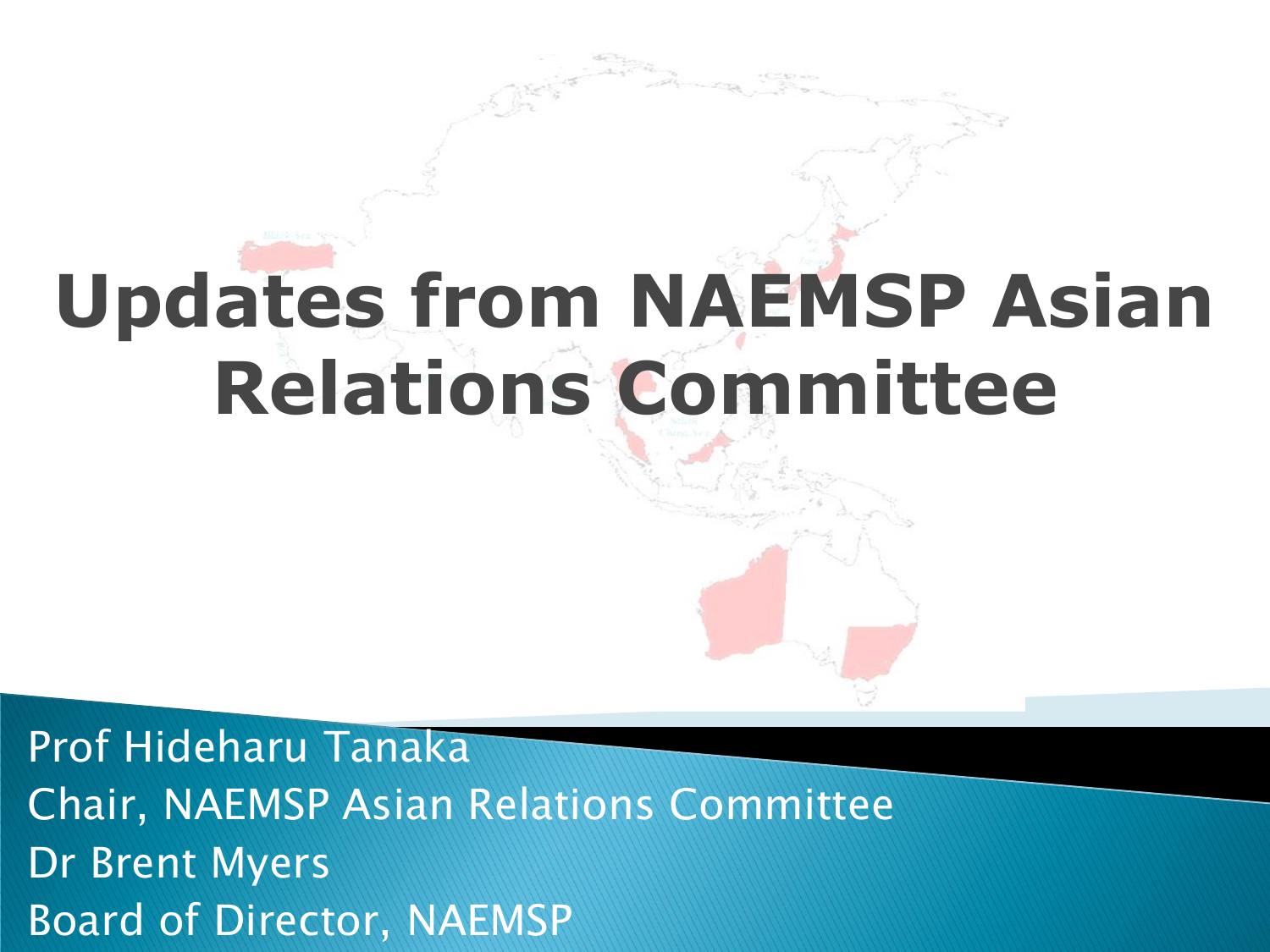#### 1. NAEMSP Asian Relations Committee

**Incoming Chair:** Prof Hideharu Tanaka **Co-Chair:** A/Prof Marcus Ong

To formalise link between NAEMSP and Asian EMS Council, a formal liaison person from Board of Directors, NAEMSP, was appointed **NAEMSP Liaison Person:** Dr Brent Myers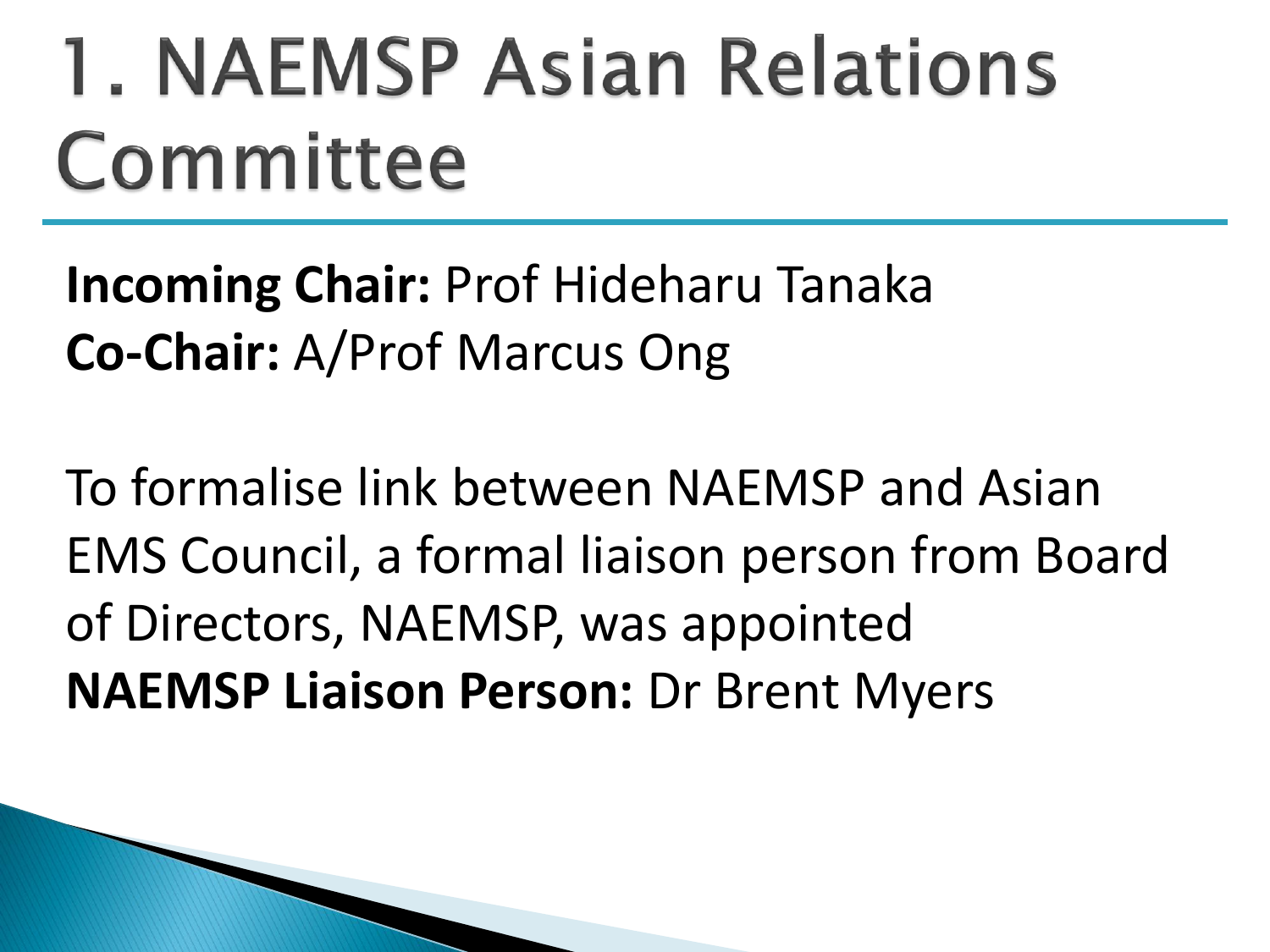# 2. Discussion Points from Arizona Meeting (Jan 2012)

- Develop **core educational content** that can be contextualised for grassroots EMS in Asia
- **EMS Medical Directors Course** is an example of successful collaboration between NAEMSP and Asian EMS Council
- **Potential partnerships** include:
	- Research modules
	- Starting registries
	- Disaster and dispatcher courses
- Consider developing **model programme for mass CPR training**, taking reference from Japan/Korea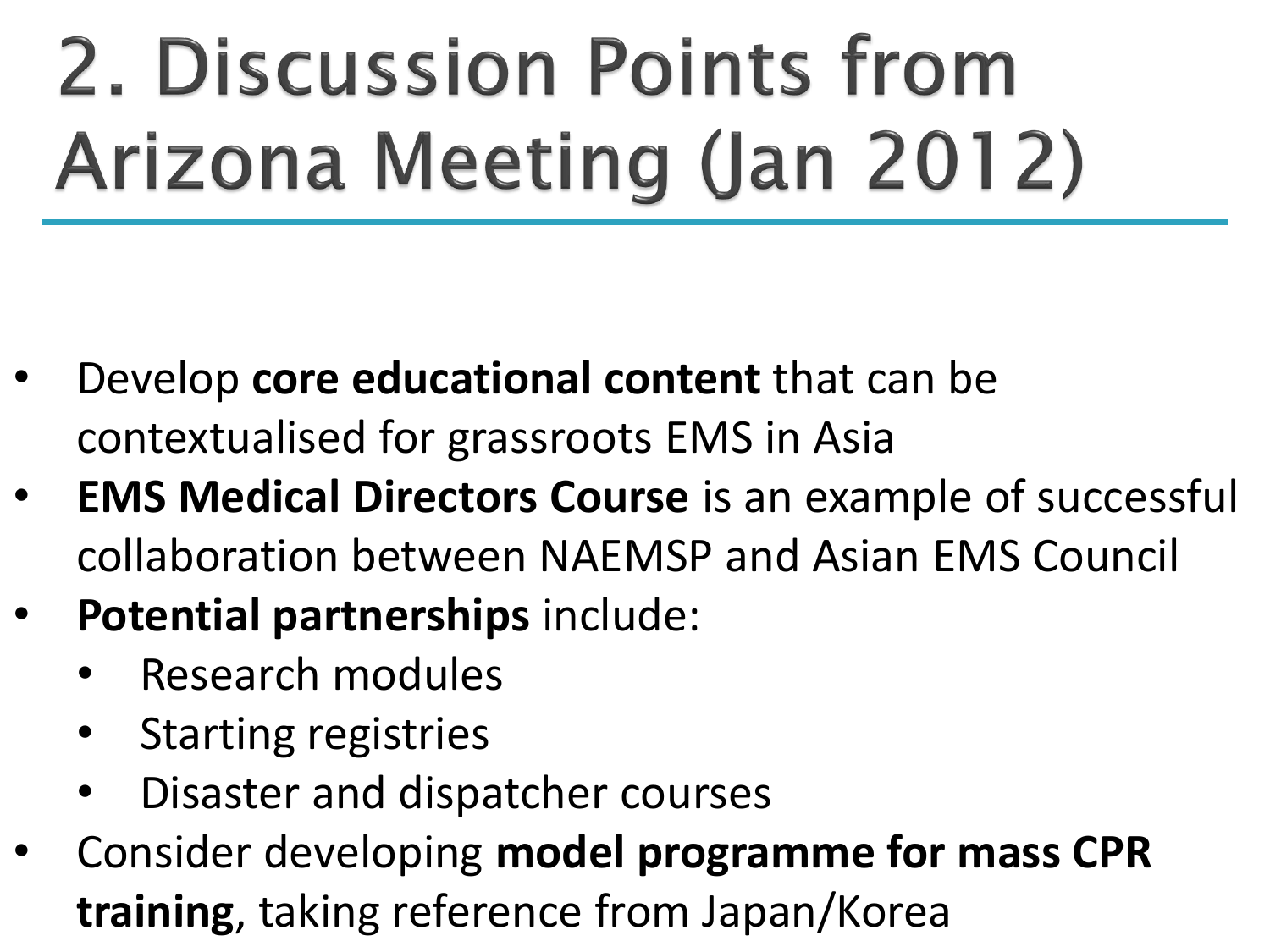## 2. Discussion Points from Arizona Meeting (Jan 2012)

- Proposed changes to **PEC journal**:
	- Create an **international section** to highlight research in Asia and the world
	- **Increase frequency** of journal publication, esp online only articles
- EMS fellowships not ABEM certified so international fellows are limited to observer status because of inability to get J-visas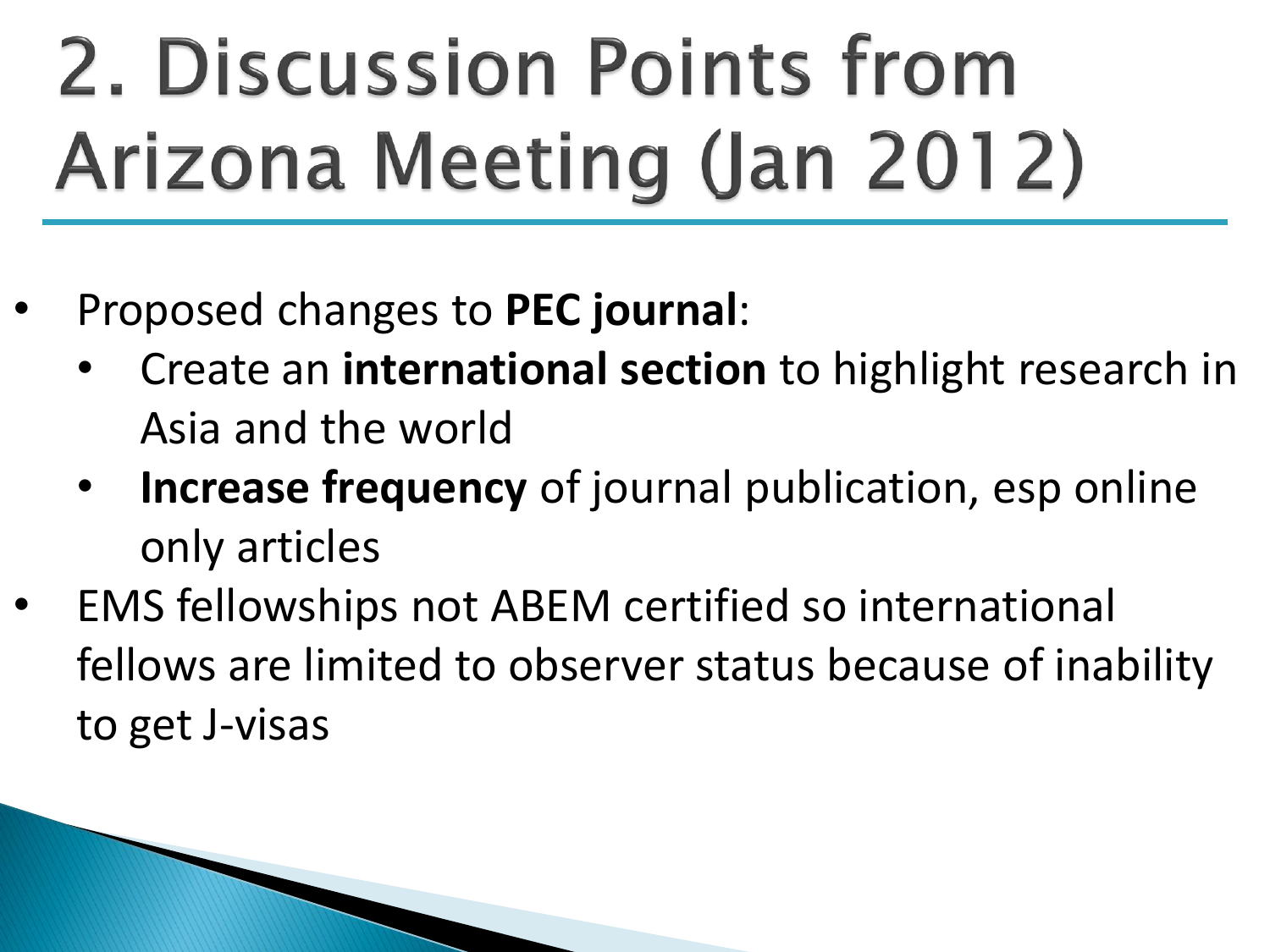### **3. Past Recent Activities**

- **1. Consensus Meeting for Giving CPR during Ambulance Transport** (Korea, Aug 2011)
- **2. EMS Summer Symposium – the Korean Council of EMS Physicians 2011** (Korea, Aug 2011)
- **3. EMS Leader and Medical Director Workshop** (Taiwan, Nov 2011)
- **4. Public Access Defibrillation International Symposium**  (Taiwan, Dec 2011)
- **5. NAEMSP Asian Relations Committee Meeting** (Arizona, Jan 2012)
- **6. International Congress on Emergency Medical Services**  (India, Feb 2012), Asian EMS Showcase: Current Issues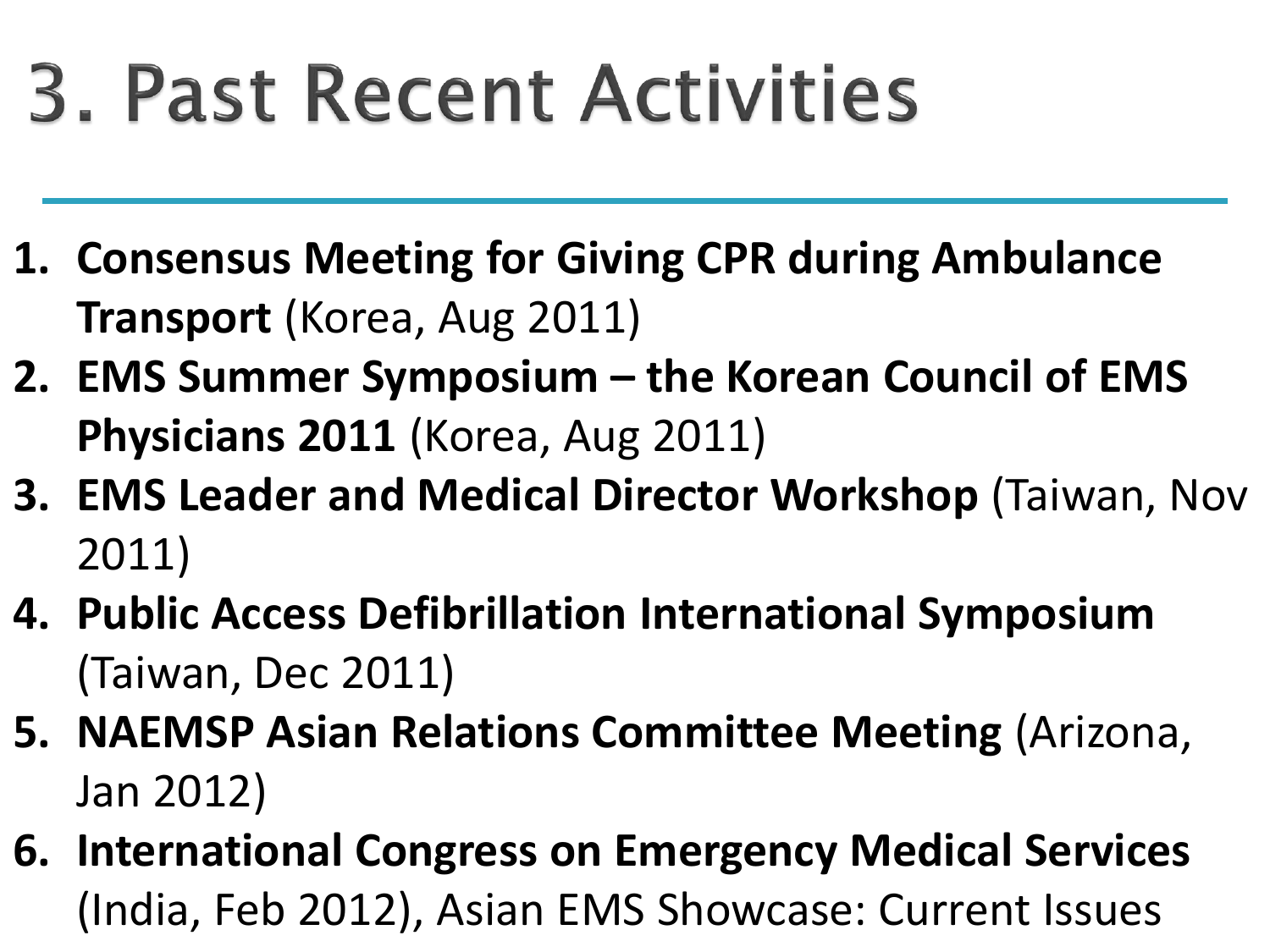# 3. Current & Upcoming Activities

- **1. EMS Leader and Medical Director Workshop** (Dubai, Apr 2012)
- **2. 1 st International Pre-hospital Care Conference** (Dubai, Apr 2012)
- **3. EMS Leader and Medical Director Workshop** (Malaysia, Sep 2012)
- **4. EMS Asia 2012 Conference** (Malaysia, Sep 2012)
- **5. EMS Leader and Medical Director Workshop** (Japan, Nov 2012)
- **6. PAROS Meetings with Japanese Association for Acute Medicine Annual Meeting with Presentation of Abstracts from Asia** (Japan, Nov 2012)